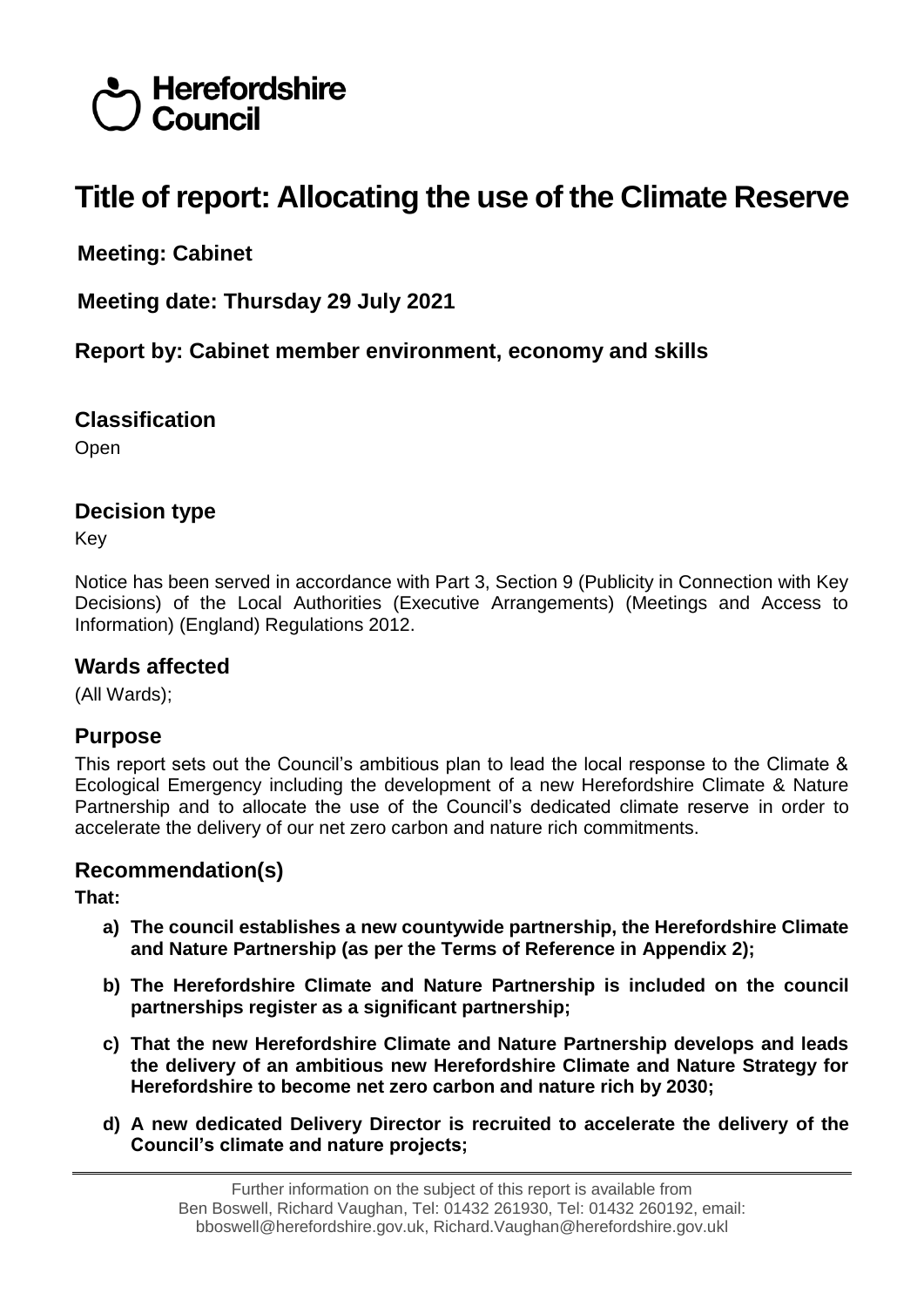- **e) £50,000 be allocated and drawn down from the climate reserve to procure external communications resource to support the active promotion and engagement of the Herefordshire Climate and Nature Partnership;**
- **f) £40,000 be allocated and drawn down from the climate reserve to procure specialist consultancy support to develop a new Herefordshire Council Nature Strategy;**
- **g) £50,000 be allocated and drawn down from the climate reserve to procure specialist consultancy support to develop a new Building Retrofit Strategy and to undertake an options appraisal for accelerating building retrofit across the county;**
- **h) £220,000 be allocated from the climate reserve to establish a new Climate and Nature grant scheme to empower local community groups, organisations and parish councils to apply for funding, which the council will consider and award, to deliver carbon reduction and ecological enhancement projects across the county (as set out in Appendix 1);**
- **i) That delegated authority is given to Interim Director for Economy & Place in conjunction with Cabinet Member Economy and Environment and Section 151 Officer to draw down the full value of the climate reserve in year and to take all operational decision to deliver the above recommendations; and**
- **j) That Cabinet receives an annual report and project plan as part of a decision to draw down the following year's climate reserve.**

### **Alternative options**

- 1. Not to establish a countywide partnership (rejected).
	- I. This is not recommended as the Council is only one part and is strongly committed to leading the required local response to the Climate & Ecological emergency which is a key objective in the County Plan and the executive response to the Climate & Ecological Emergency.
	- II. Partnership working will be essential to delivering countywide carbon neutrality as the Council's own carbon footprint represents less than 1% of Herefordshire's total carbon emissions.
- 2. Not to draw down and utilise the dedicated Climate Reserve in order to accelerate the delivery, engagement and communication of the Council's climate and ecology commitments (rejected).
	- I. This is not recommended as this dedicated reserve has been established to support the ongoing delivery of Council's declaration of a Climate and Ecological Emergency and to deliver the climate and nature commitments within the County Plan.
- 3. Not to draw down the dedicated climate reserve to support countywide carbon activity (rejected).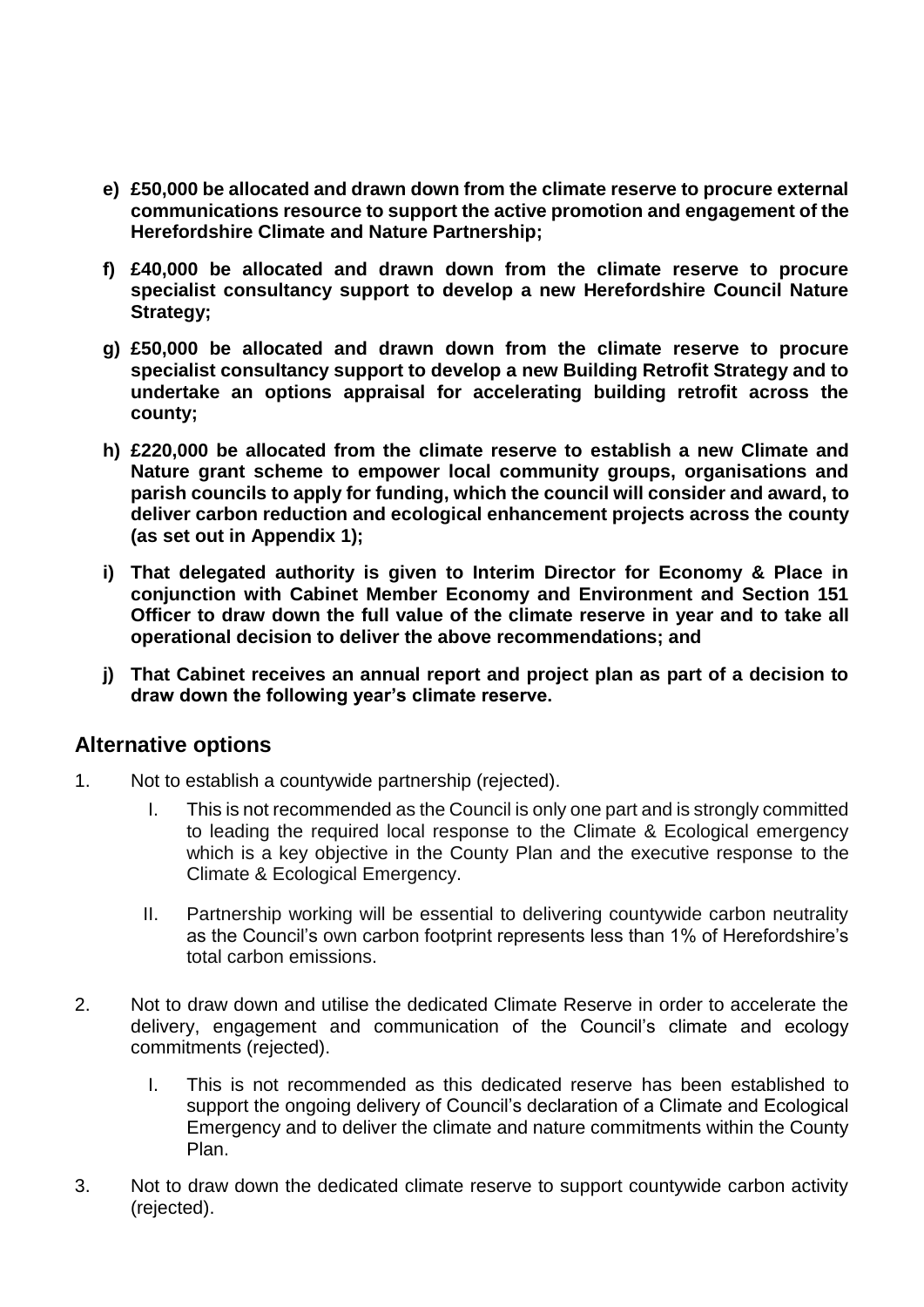- I. This is not recommended as significant investment will be required over the next decade as the County works to achieve net zero carbon. The allocation of £220,000 from the dedicated climate reserve will ensure there is sufficient resource available to develop and facilitate new carbon reduction and biodiversity projects across the county via the climate grant scheme. This allocation includes up to £20,000 to resource the administration of this grant scheme which will be undertaken by the council's Delegated Grants team.
- 4. To directly allocate resources to the Climate and Nature Partnership (rejected).
	- I. This is not possible as the proposed partnership will not be a legal entity and the Council need to ensure that all activity is procured under the council's contract and financial procedure rules.
- 5. Not to draw down the dedicated climate reserve to procure the nature strategy (rejected).
	- I. This is not recommended as this is a key strategic objective to achieve the Council's Climate & Ecological Emergency ambitions. This seeks to develop a new holistic approach, working collaboratively with the Local Nature Partnership to address all aspects of its operations and estates.
- 6. Not to draw down the dedicated climate reserve to procure the specialist technical advice to develop a building retrofit strategy and to develop an options appraisal (rejected).
	- I. This is not recommended as this is a key strategic objective to achieve the Council's Climate & Ecological Emergency ambitions as over one-third of Herefordshire's carbon emissions are estimated to be from heating homes and other buildings.

# **Key considerations**

### **Herefordshire Council Emissions**

- 7. Since the publication of the Council's first Carbon Management Plan in 2011, Herefordshire Council has made excellent progress reducing emissions from the Council's operations and is currently delivering the third 5-year carbon management plan. This plan sets out the Council's route to zero carbon by 2030/31 and sets out an ambitious interim carbon reduction target of a 75% by 2025/26.
- 8. This plan and action plan are available on our website via the following links and our pathway to zero carbon is illustrated below.
	- I. [https://www.herefordshire.gov.uk/downloads/file/20530/carbon-management](https://www.herefordshire.gov.uk/downloads/file/20530/carbon-management-plan-2020-21-to-2025-26)[plan-2020-21-to-2025-26](https://www.herefordshire.gov.uk/downloads/file/20530/carbon-management-plan-2020-21-to-2025-26)
	- II. [https://www.herefordshire.gov.uk/downloads/file/22295/carbon-management](https://www.herefordshire.gov.uk/downloads/file/22295/carbon-management-action-plan-2021)[action-plan-2021](https://www.herefordshire.gov.uk/downloads/file/22295/carbon-management-action-plan-2021)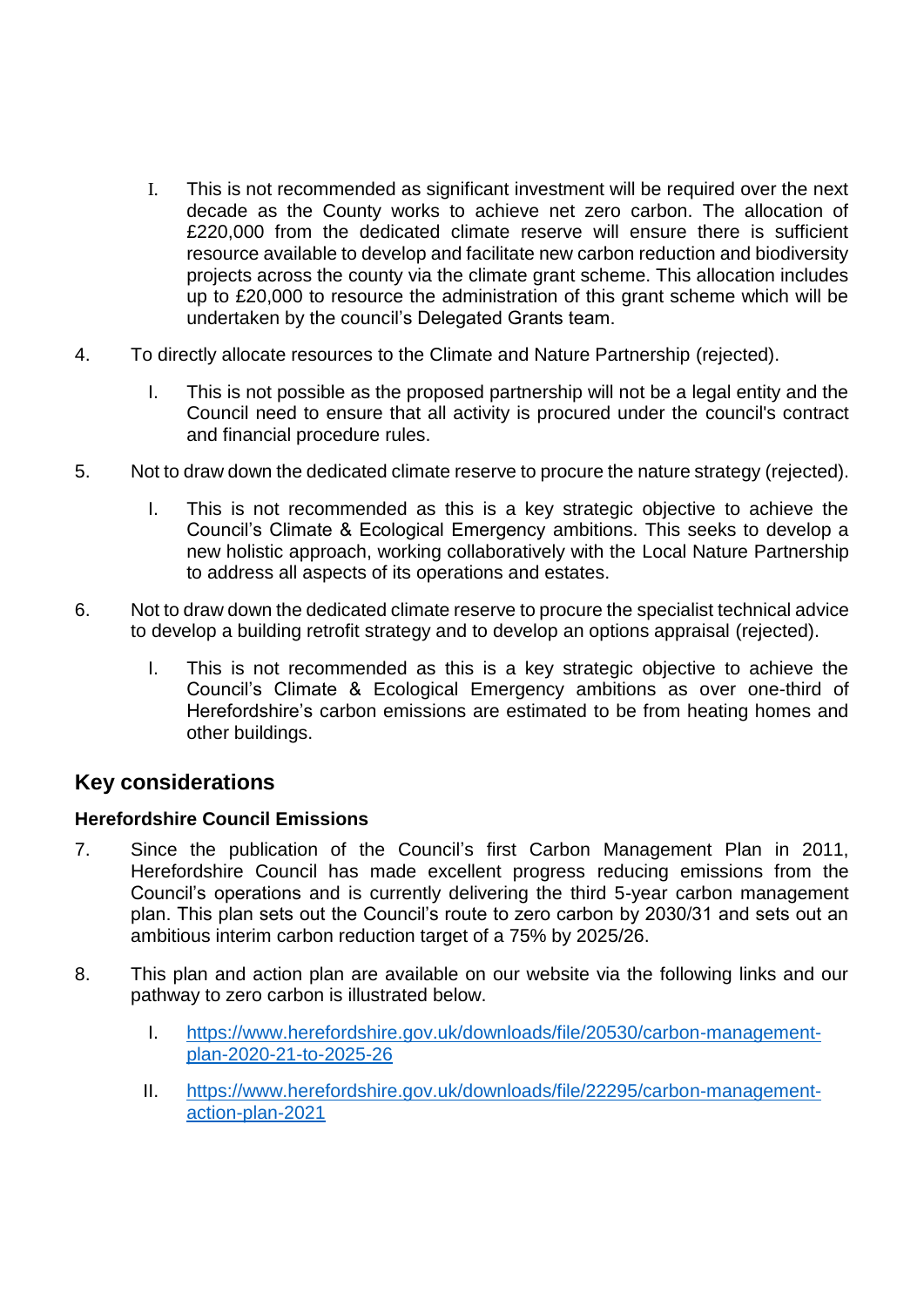

9. In July 2020 the Council published its current annual performance report which reported a 49% reduction in 2019/20 and is currently forecasting a 59% reduction in emissions for 2020/21 which will be reported in our annual performance report later this year.

#### **Countywide Emissions**

- 10. In 2013 the Council jointly developed the countywide carbon reduction strategy 'Reenergising Herefordshire'. This strategy, believed to be the first countywide carbon reduction strategy in the UK, brought together businesses, organisations and local strategic partners and commit to an 80% countywide carbon reduction target by 2050, based on a 1990 baseline.
- 11. In June 2020 data published by the department for Business Energy and Industrial Strategy showed a 39.6% reduction in countywide carbon emissions for 2019 against the 1990 baseline year.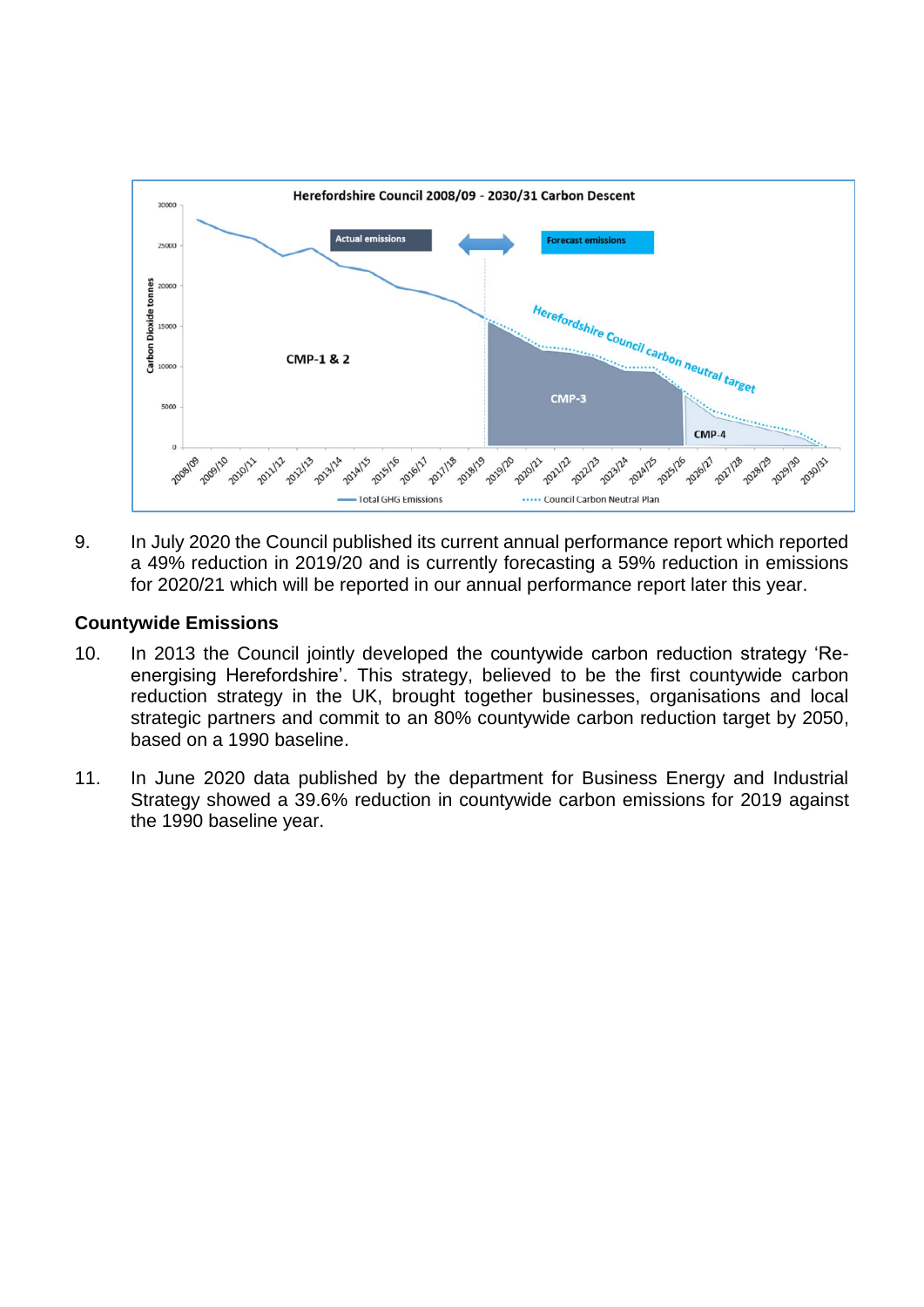

#### **Climate & Ecological Emergency declaration**

- 12. On 8 March 2019 Herefordshire Council declared a Climate Emergency following unanimous support for a climate emergency resolution at full council. This declaration was updated on 11 December 2020 when Herefordshire Council declared a Climate and Ecological Emergency (CEE) following support for a climate and ecological emergency resolution at Full Council.
- 13. On 26 September 2019, Cabinet approved the executive's response to the climate emergency resolution, setting out a number of actions and policy commitments including:
	- a) An accelerated reduction of the council's own carbon emissions and the aspiration to become net carbon neutral by 2030/31.
	- b) The council will work with strategic partners, residents and local organisations to develop a revised countywide  $CO<sub>2</sub>$  reduction strategy, aspiring for net carbon neutrality by 2030.
	- c) That the general scrutiny committee is invited to consider building into their work programme and/or establishing a task and finish group to:
		- i. Review the draft carbon management plan;
		- ii. Review partners' plans and strategies to recommend how best to develop a joint countywide strategy;
		- iii. Develop and propose a checklist of criteria for the development of new and review of existing council strategies to assess their suitability to deliver on carbon reduction.

#### **Creation of a Dedicated Climate Reserve**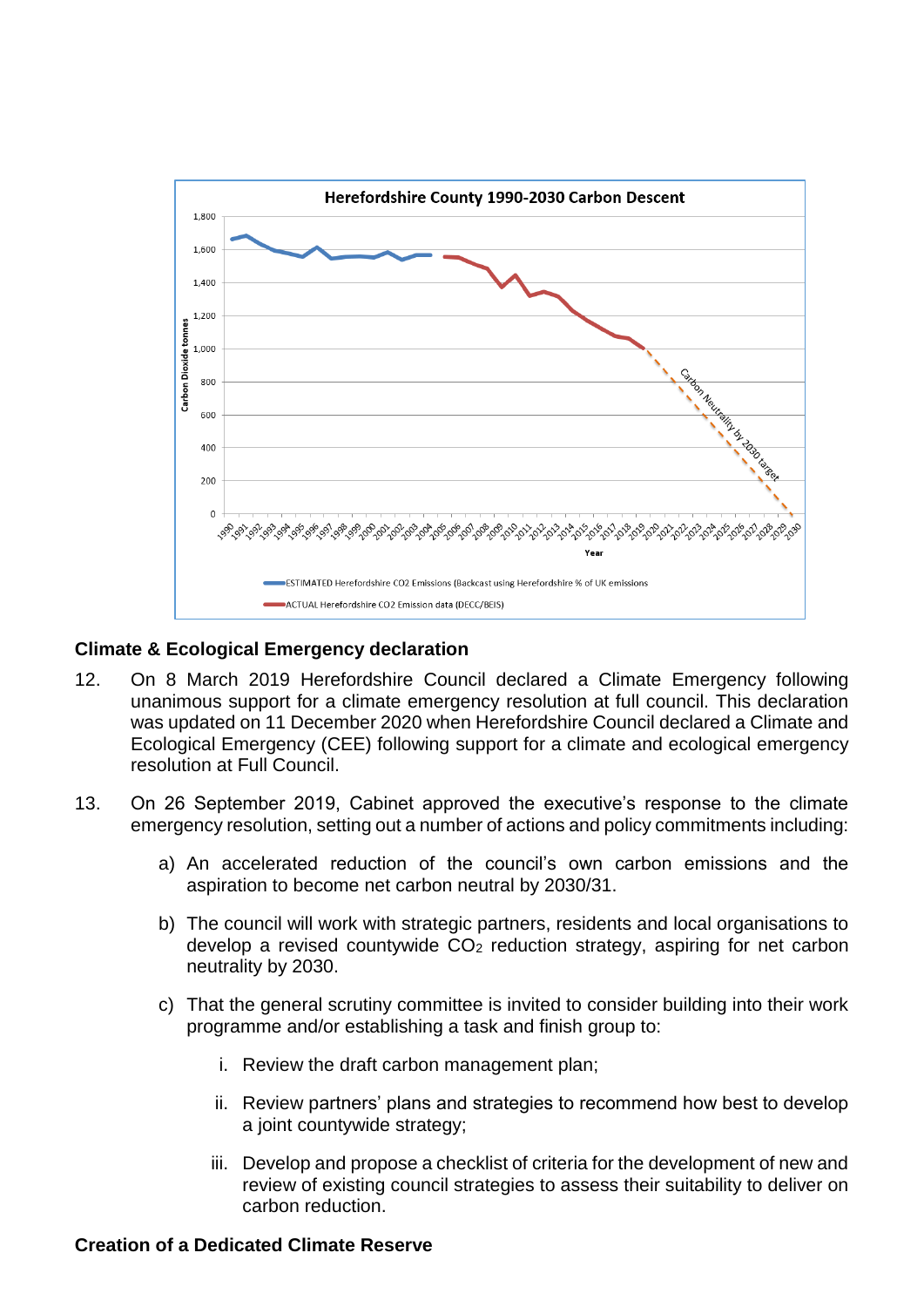- 14. At the Full Council meeting on 14 Feb 2020 a new dedicated climate reserve was established to resource and accelerate action to address the climate emergency.
- 15. Here an initial £200k of revenue funding from the new homes bonus grant was allocated with the commitment that all future dividend income from West Mercia Energy's (WME) operational surplus would was be allocated to the reserve. At present the allocation within the climate reserve is £448,614 which will receive further contributions in future years.

#### **Herefordshire Climate & Nature Partnership**

- 16. In January 2020 the council established a Climate and Ecological Emergency Steering Group to:
	- a) Steer and oversee the development of a new collaborative countywide CEE Action Plan for Herefordshire; and
	- b) Establish a representative and publically accountable governance structure to oversee and support the delivery of the CEE Action Plan.
- 17. Throughout 2020, the Council has worked in partnership with a number of local organisations and stakeholders through the Climate and Ecological Emergency Steering Group to develop an initial action plan and a draft Terms of Reference for a new Climate and Nature Partnership. As part of this work, a review of other emerging countywide partnerships across the country was undertaken to help inform the development of the terms of reference.
- 18. In March 2021 the Council created the new Herefordshire Zero Carbon and Nature Rich website which included live and iterative action plans bringing together the combined actions of the steering group and other local partners, local case studies and an interactive map of the local groups and activity across the county.
	- I. <https://zerocarbon.herefordshire.gov.uk/>
- 19. The proposed Climate and Nature Partnership will jointly develop the new overarching Herefordshire Climate and Nature Strategy seeking to galvanise the activity of residents, businesses, communities and partners and sets out the vision for a thriving net zerocarbon nature-rich Herefordshire by 2030. The Partnership will supersede the Climate and Ecological Emergency Steering Group.
- 20. The partnership will be open to all Herefordshire based residents and organisations and will be overseen by a new Climate and Nature Partnership Board which is set out in Appendix 2.
- 21. The Terms of Reference have been reviewed to consider both the recommendations of the General Scrutiny Committee's Climate Emergency Task & Finish Group and the partnership working from the Climate and Ecological Emergency Steering Group. The proposed approach seeks to build on strong momentum across the county and follows best practice across the country.

#### **Herefordshire Climate and Nature Partnership – External Communications Support**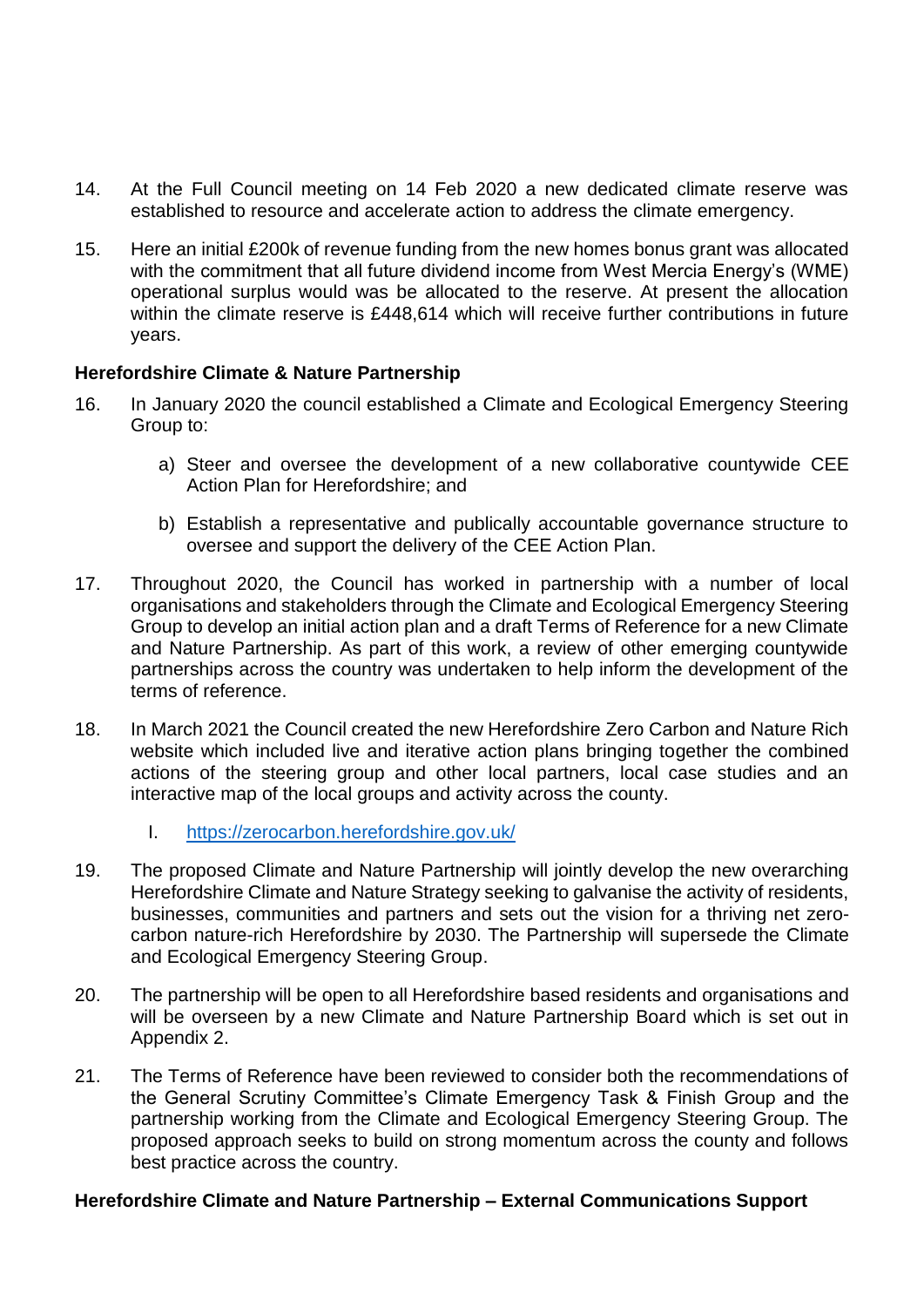- 22. As engagement, education and behaviour change is essential to the success of the new Partnership the proposed recommendations include the provision of dedicated communication support. This will greatly extend the reach and impact of the partnership enabling them to communicate effectively with the residents, organisations and businesses of the County which will be a key part of achieving the net zero carbon and nature rich ambitions for the county.
- 23. The objectives of this dedicated communication support is to:
	- a) Establish a Climate and Nature PR plan for Herefordshire Council and the Herefordshire Climate and Nature Partnership Board
	- b) Engage and mobilise individuals and organisations countywide to sign up to the Partnership and to engage in the Action Plan
	- c) Utilise social media and other media channels to raise awareness of the goal for a zero carbon and nature rich county by 2030
	- d) Encourage residents, businesses, organisations, schools and colleges to take action to help achieve that goal
	- e) Generate local and national media coverage to highlight successful interventions
	- f) Generate new case studies and content for the zerocarbon.herefordshire.gov.uk
	- g) Create dedicated social media platforms to promote zero carbon and nature news stories, seek ideas and engagement.
	- h) Deliver behavioural change to help reduce carbon emissions and protect and enhance local biodiversity.
- 24. Timeline for External Communications Support:
	- a) Procurement of consultants August 2021
	- b) Commissioning of consultants September 2021
	- c) Contract duration 12 months with option to extend.

#### **Climate and Nature Grant Scheme**

- 25. Recognising that local and community action is fundamental to addressing the climate and ecological emergency the proposal is to allocate £220,000 from the council's dedicated climate reserve to establish a new Climate and Nature Grant Scheme.
- 26. This will enable applicants to apply for financial resources on a business case basis for projects including technical/feasibility studies, carbon reduction and/or biodiversity enhancement projects.
- 27. This grant scheme will be utilised to empower and support community action on carbon reduction and nature recovery creating new projects as part of the countywide action plan.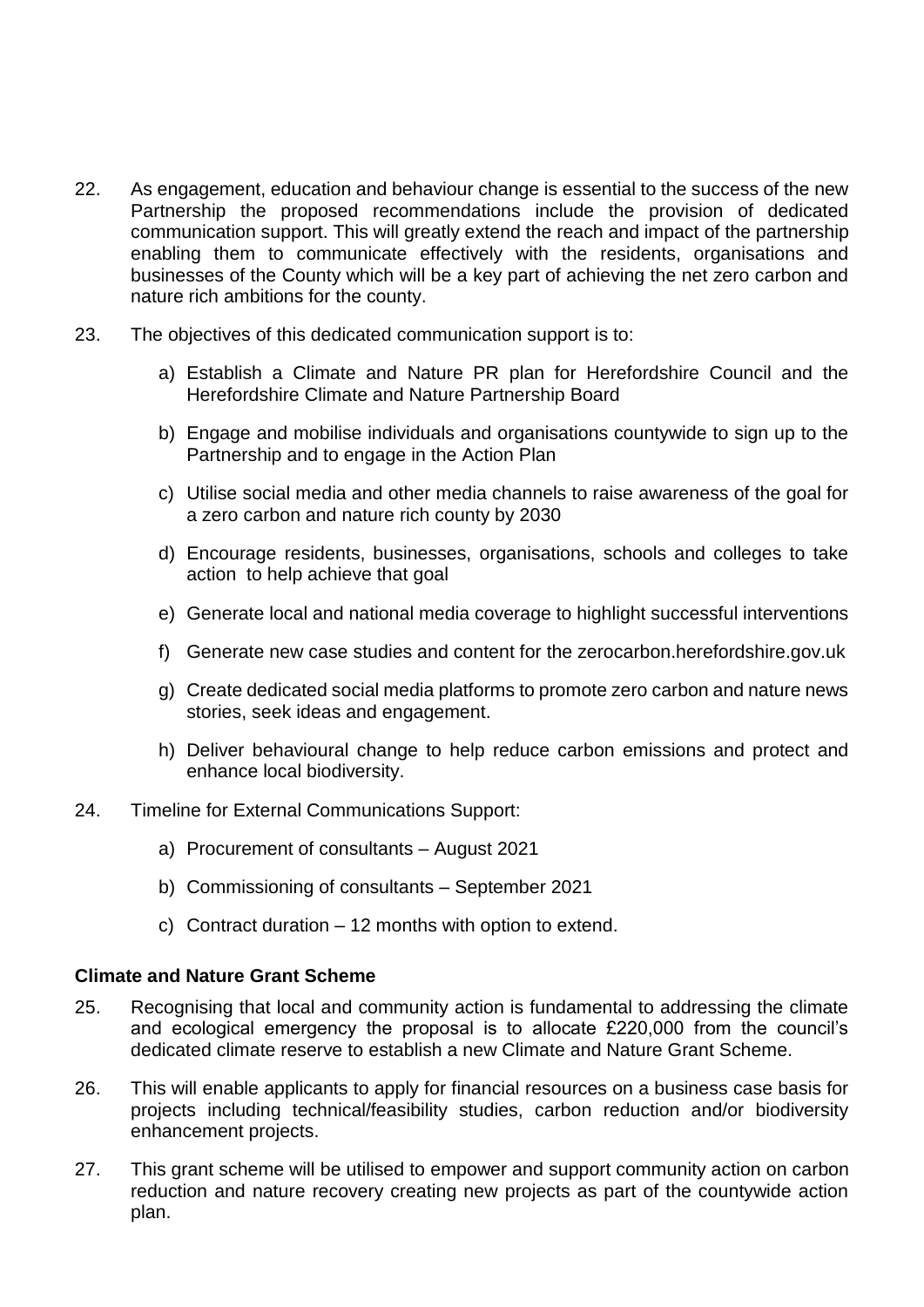- 28. The full eligibility details and proposed application process for this grant scheme are set out in Appendix 1.
- 29. All funding allocated will be subject to the Council's financial procedure rules, will be procured in line with the Council's contract procedure rules which will be overseen by Delegated Grants. Proposals for consideration can be put forward by member organisations of the Hereford Climate and Nature Partnership.

#### **Nature Strategy**

- 30. Whilst the council has already developed and completed a range of projects to conserve and enhance the biodiversity across the county and its operations, this proposal seeks to expand this by setting out a new clear strategic approach through the development of a new Nature Strategy.
- 31. This holistic strategy will bring together all aspects of Nature within the multifaceted and interlinked services that the Council provides, recognising that the majority of these services will link, influence or directly affect local biodiversity and the natural environment.
- 32. The Nature Strategy will build on existing activity and data sets to provide a strategic framework to support and assess new projects and actions; whilst recognising that there is currently a sparsity or limited availability of valid, accurate and current baseline data and information for the county.
- 33. The strategy will provide the local detail to support the national 'Nature Strategy' currently being written by the Department for Environment, Food and Rural Affairs (DEFRA) and likely to be launched in Q4 2021 that is being designed to sit alongside and interlink with the existing Climate Change Act. This will ensure that the council is best placed to demonstrate its local leadership on nature recovery and to support future funding applications to Government in respect of the Climate and Ecological Emergency.
- 34. In addition the Nature Strategy will consider the implication of new national policy and guidance on biodiversity net gain and the development of Nature Recovery Networks (NRN) both of which are anticipated through the introduction of the Environment Bill later this year.
- 35. Project areas identified in the Nature Strategy will be developed to flow from the forthcoming national Nature Strategy from DEFRA, but may consider topics/areas of interest such as:
	- a) Securing and implementing the appropriate management of the council assets to increase 'nature' value whilst securing their primary function (if not nature)
	- b) Achieving a biodiversity net gain on all projects and development (e.g. by use of DEFRA Biodiversity Metric)
	- c) Ensuring there is no net loss of 'nature' through projects and developments and that they are assessed using a national standard such as 'Natural Capital Assessment'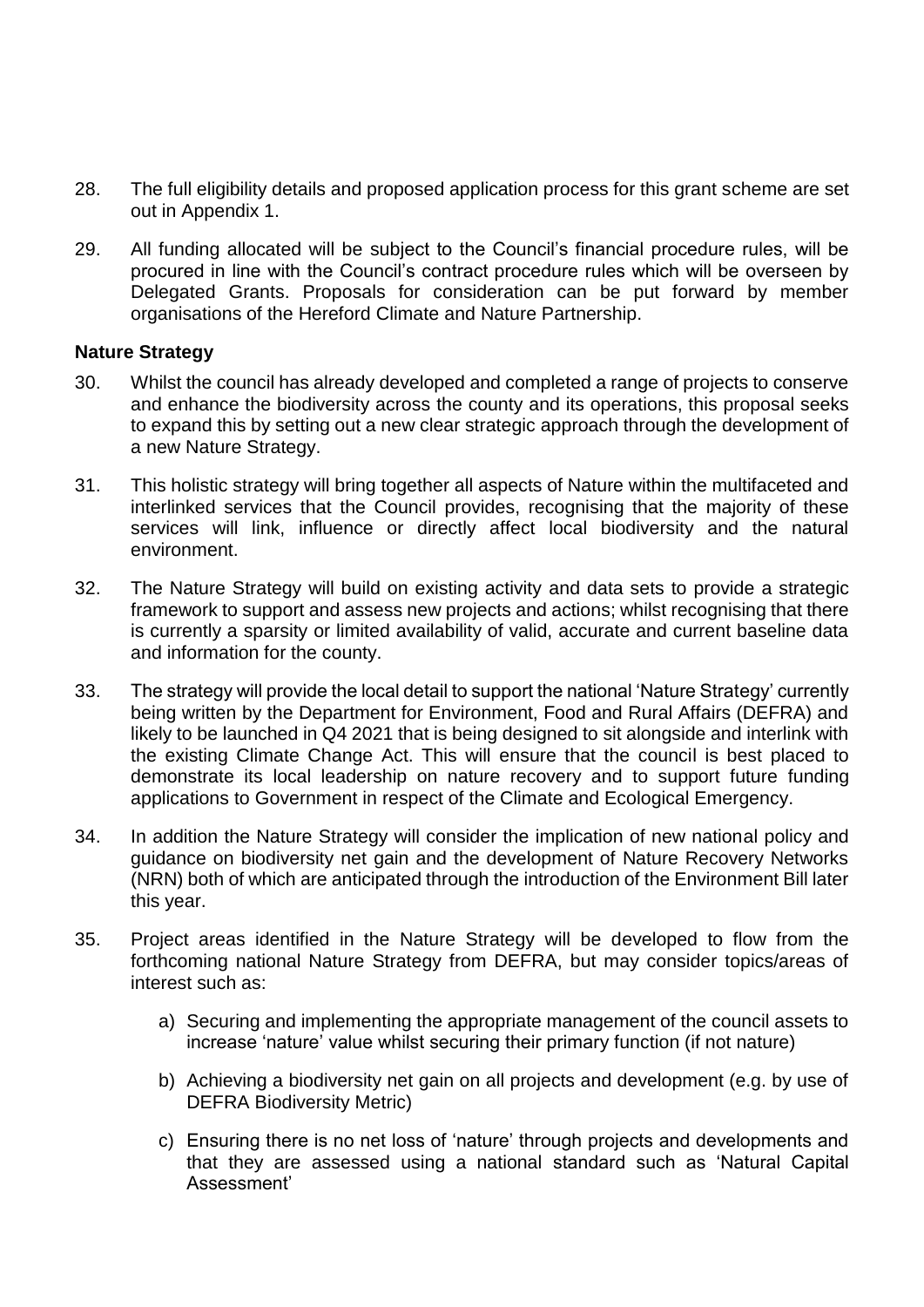- d) Enhancing existing public open space and sites for multiple benefits and uses working within forthcoming planning reform requirements to secure 'nature at the heart of all development in the county'
- 36. Timeline for Nature Strategy:
	- a) Procurement of consultants August 2021
	- b) Commissioning of Nature Strategy September 2021
	- c) Completion of First Draft January 2022
	- d) Delivery of final version Spring 2022

#### **Building Retrofit Strategy and options appraisal**

- 37. As over one-third of Herefordshire's greenhouse gas (GHG) emissions are estimated to be from heating homes and other buildings, the proposed approach is to develop a new building retrofit strategy and to undertake an options appraisal to scope potential action plans to decarbonise buildings across Herefordshire.
- 38. The latest data from the Department for Business, Energy & Industrial Strategy (BEIS) in 2020 estimates that this can be broken down as follows:
	- I. 23% from heating fuel and electricity use in housing (domestic buildings);
	- II. 12% for heating and powering non-domestic buildings such as shops, offices and public buildings
- 39. As the estimated value of the works necessary in order to realise the county's zero carbon target by 2030 is likely to exceed £300 million it is essential that Herefordshire seeks innovative new solutions and leverages external funding opportunities to deliver this enormous challenge and economic opportunity.
- 40. The UK Green Building Council (UKGBC) describes how local authority leadership is essential to deliver carbon reductions in existing homes and buildings, as authorities can achieve more through collective action and better joining up of respective efforts on home retrofit.
- 41. The council proposes to take a leading role and to develop a strategic approach to tackle the problem and an initial step will be to commission a consultant to undertake:
	- I. Review of relevant background and baseline information, such as the Herefordshire Integrated Housing Stock Modelling database report (BRE, 2019);
	- II. Review of other best practice schemes countrywide (domestic/non-domestic/mix) and assessing in which align well to Herefordshire's requirements;
	- III. Appraisal of funding options and development of a 10 year finance plan to include the consideration of community municipal investment bonds;
		- i. Options appraisal in order to enhance local low carbon skills capacity and supply chain and Partner and stakeholder engagement (including supply chain) in order to inform the design of the strategy;
		- ii. Assessment strengths and limitations of local skills and the supply chain;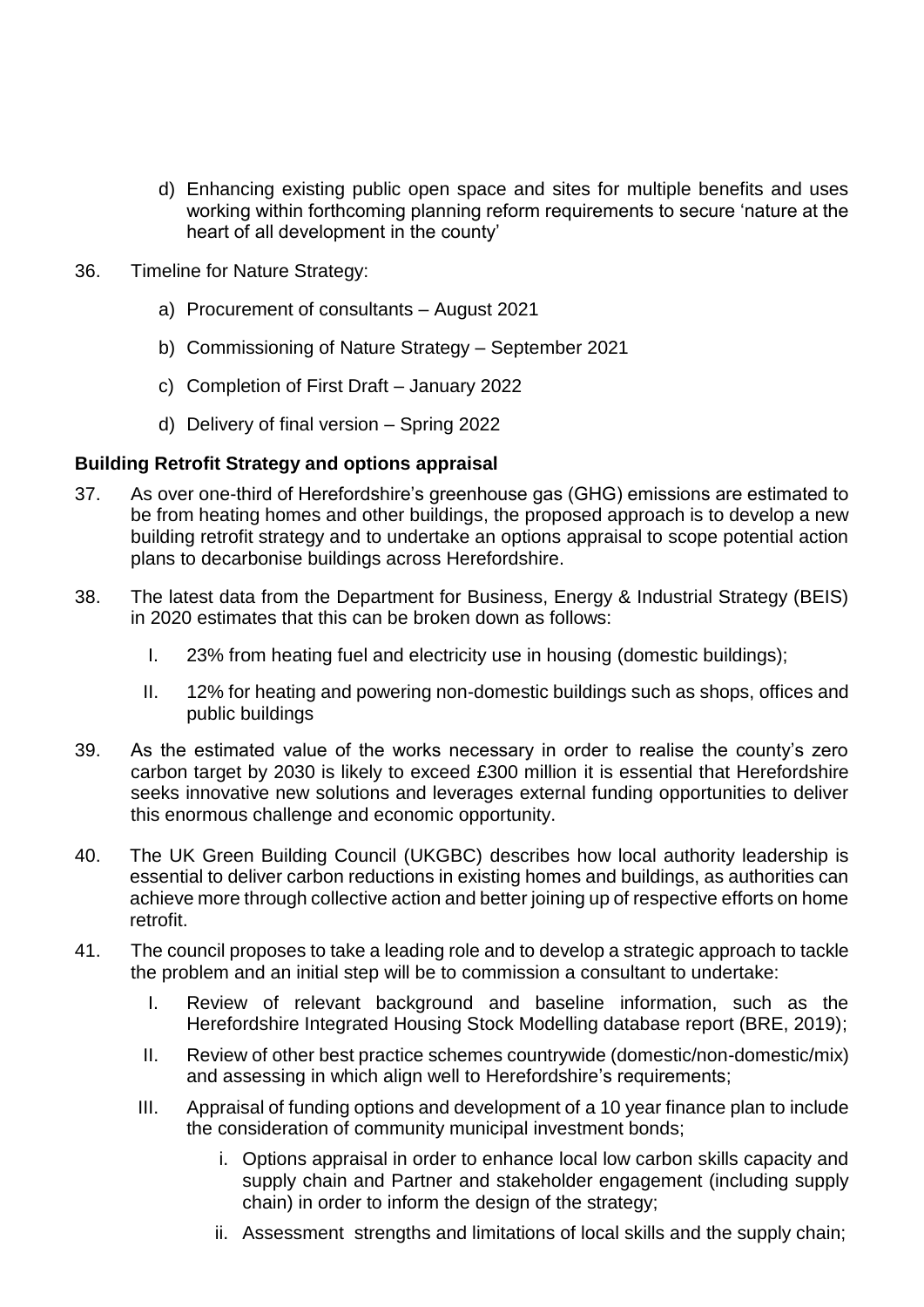- 42. Timeline for Building Retrofit Strategy and options appraisal:
	- a) Procurement of consultants August 2021
	- b) Commissioning of Strategy September 2021
	- c) Completion of First Draft January 2022
	- d) Delivery of final version Spring 2022

#### **Accelerating Delivery**

- 43. As a key strategic priority for Herefordshire and in line with the Council's corporate project management framework the recommendation is it recruit a dedicated Project Director to accelerate the delivery of the Council's climate and nature projects.
- 44. This post will be funded corporately through existing corporate budgets.

## **Community impact**

- 45. In accordance with the adopted code of corporate governance, Herefordshire Council is committed to promoting a positive working culture that accepts and encourages constructive challenge and recognises that a culture and structure for scrutiny are key elements for accountable decision making, policy development and review.
- 46. The resulting improvements in local air quality, improved public health and efficiencies from addressing the climate emergency will positively contribute towards the delivery of the council's corporate plan objectives of 'Securing better services, quality of life and value for money' and 'Enabling residents to live safe, healthy and independent lives.'
- 47. This proposal seeks to actively engage all residents, organisations and businesses across the county to contribute towards reduced carbon emissions and an enhanced natural environment. This will also help to improve the health and wellbeing of all residents through an improved local environment.
- 48. This proposal addresses the following key commitments within the Council Corporate Delivery Plan
	- a) EN3.1: Create a new countywide climate & ecological emergency partnership, strategy and action plan to improve biodiversity and achieve countywide carbon neutrality by 2030
	- b) EN4.2: Develop new domestic building retrofit programmes to further improve the energy efficiency of Herefordshire's housing stock, reducing carbon emissions, improving wellbeing and tackling fuel poverty
	- c) EN7.1: Develop & implement a new nature strategy to enhance and protect biodiversity across the Council's estate
- 49. The proposal strongly supports the wider County Plan's ambitions to:
	- a) Protect and enhance our environment and keep Herefordshire a great place to live
	- b) Support an economy which builds on the county's strengths and resources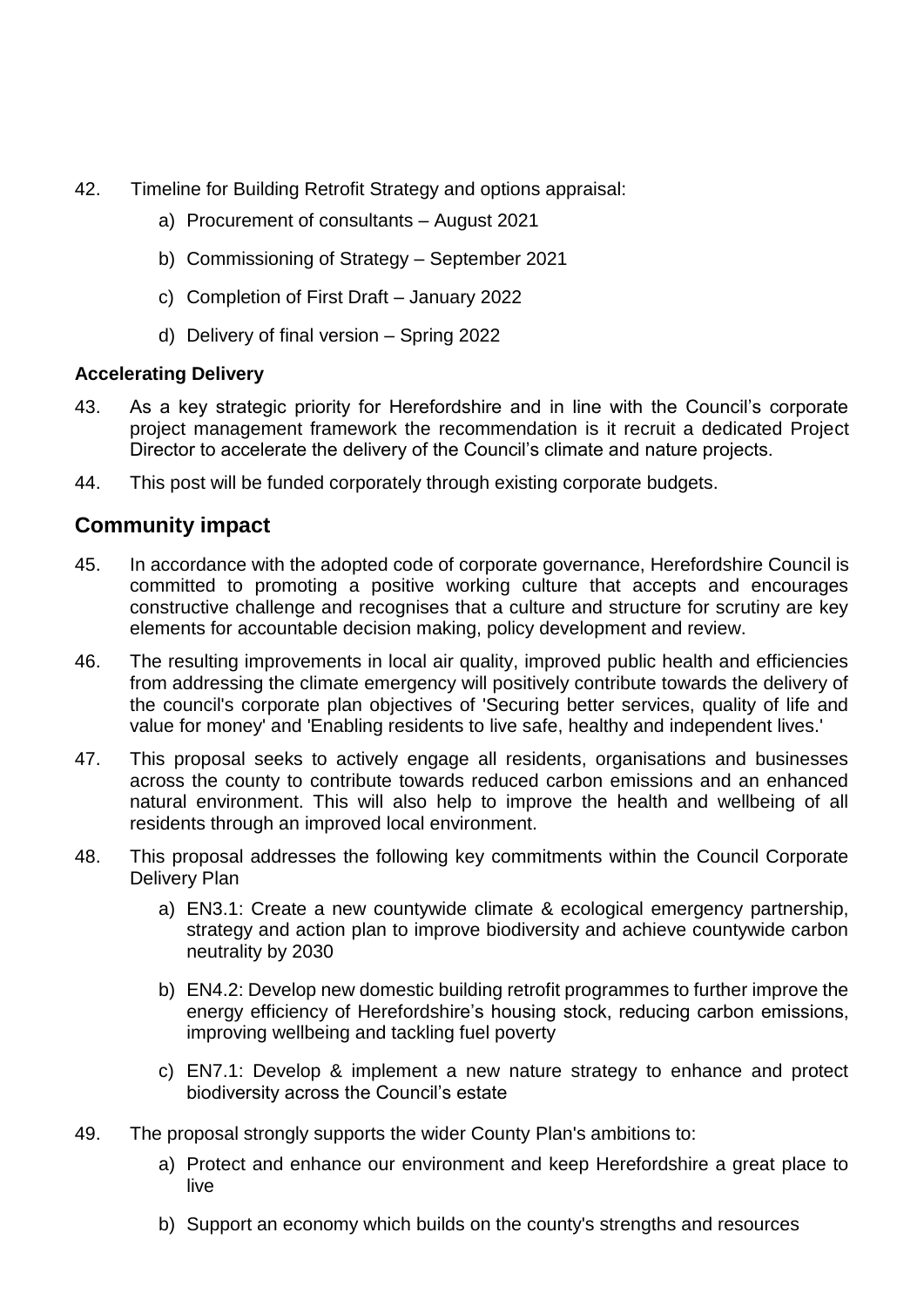# **Environmental Impact**

- 50. The Council provides and purchases a wide range of services for the people of Herefordshire. Together with partner organisations in the private, public and voluntary sectors we share a strong commitment to improving our environmental sustainability, achieving carbon neutrality and to protect and enhance Herefordshire's outstanding natural environment.
- 51. This proposal seeks to deliver on the Council's Climate & Ecological Emergency declaration by working in partnership with strategic partners, residents and local organisations to develop and deliver new carbon reduction and nature enhancement projects to support the recently established Climate & Nature Partnership.
- 52. The strategy and associated action plan will deliver multiple positive environmental impacts which will positively contribute towards the delivery of the following commitment in the Corporate Delivery Plan:
	- a) Minimise waste & increase reuse, repair & recycling (EN1)
	- b) Improve and extend active travel options throughout the county (EN2)
	- c) Understand and support sustainable living (EN3)
	- d) Invest in low carbon projects (EN4)
	- e) Identify climate change actions in all aspects of the councils operations (EN5)
	- f) Seek strong stewardship of the county's natural resources (EN6)
	- g) Protect & enhance the county's biodiversity, value nature and uphold environmental standards (EN7)
	- h) Develop environmentally sound infrastructure that attracts investment (EC1)
	- i) Protect & promote our heritage, culture & natural beauty to enhance quality of life & support tourism (EC5)
- 53. The Nature Strategy, seeks to deliver a co-ordinated framework through which the council's operations and establishments can be managed. This will ensure that best environmental practice is adhered to within its own practice and upon its own estates, thereby setting a benchmark of high quality standards within the county. Environmental performance indicators within the framework will align with both the objectives set out within the County Plan as well as forthcoming environmental legislation to be delivered through both the Environment and Agriculture Bill.
- 54. This Building Retrofit Strategy relates to the formulation of a strategy and business case which will have significant positive environmental impacts for the county. As a part of this process consideration will be given to minimise waste and resource use in line with the Council's Environmental Policy during later construction phases

# **Equality duty**

55. Under section 149 of the Equality Act 2010, the 'general duty' on public authorities is set out as follows: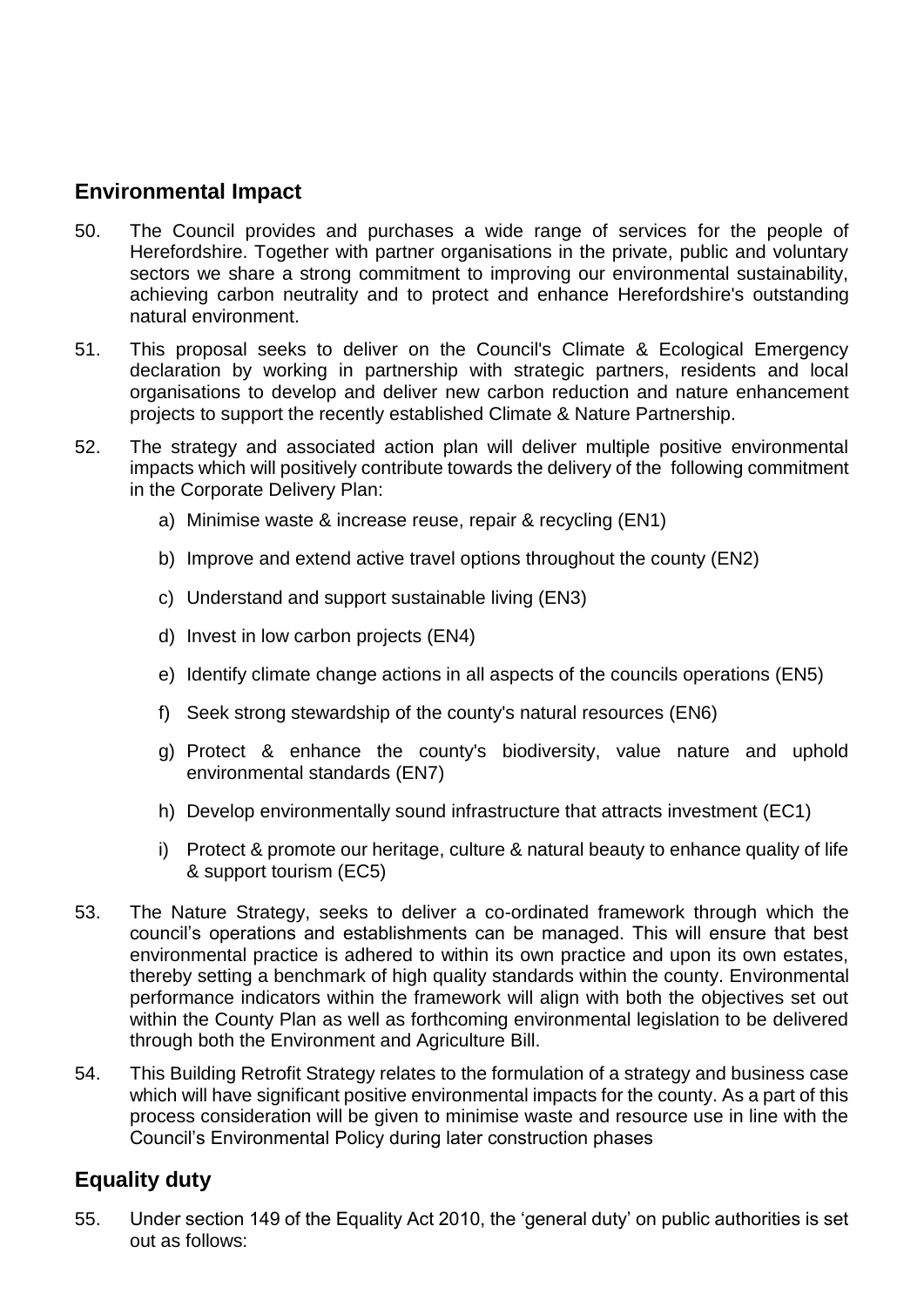A public authority must, in the exercise of its functions, have due regard to the need to –

- a) eliminate discrimination, harassment, victimisation and any other conduct that is prohibited by or under this Act;
- b) advance equality of opportunity between persons who share a relevant protected characteristic and persons who do not share it;
- c) foster good relations between persons who share a relevant protected characteristic and persons who do not share it.
- 56. The public sector equality duty (specific duty) requires us to consider how we can positively contribute to the advancement of equality and good relations, and demonstrate that we are paying 'due regard' in our decision making in the design of policies and in the delivery of services.
- 57. The Terms of Reference for the proposed Climate and Nature Partnership have been developed with support from the Council's equality team. The aim is to make the partnership as accessible as possible and attract applications from Herefordshire's diverse communities.
- 58. Our providers will be made aware of their contractual requirements in regards to equality legislation and an Equality Impact Assessment will be required as part of the application process for the Climate and Nature Grant scheme. In addition the commissioning of the Building Retrofit Strategy, the Nature Strategy and External Communications Support will require consideration of equality issues and accessibility.

### **Resource implications**

- 59. At the Full Council meeting on 14 Feb 2020 £200,000 of revenue funding from the new homes bonus and future dividends from West Mercia Energy operational surplus was allocated as a new dedicated climate reserve.
- 60. A further allocation of £248,614 was added to the reserve in October 2021 from the 2019/20 WME operational surplus and the current forecast for the 2020/21 operational surplus is £165k which will be allocated to the reserve in October 2022.
- 61. The grant scheme will be administered by the Council's Delegated Grants team and will invite applications through the new partnership board for new carbon reduction and ecological enhancement projects across the county. The grant administration costs will be funded within the £220,000 budget allocation.
- 62. Project applications will be assessed by a dedicated grant appraisal panel comprising officers from the Sustainability & Climate Change, Built & Natural Environment, Delegated Grants and Finance teams.
- 63. In accordance with the Financial Procedure Rules, the Chief Finance Officer has consented to the use of the earmarked reserve and any necessary virements.

| <b>Funding streams (indicate whether</b><br>base budget / external / grant /<br>capital borrowing) | 2021/22 | 2022/23 | <b>Future</b><br>Years | <b>Total</b> |
|----------------------------------------------------------------------------------------------------|---------|---------|------------------------|--------------|
|                                                                                                    | £000    | £000    | £000                   | £000         |
| Climate Revenue Reserve                                                                            | 335     | 25      |                        | 360          |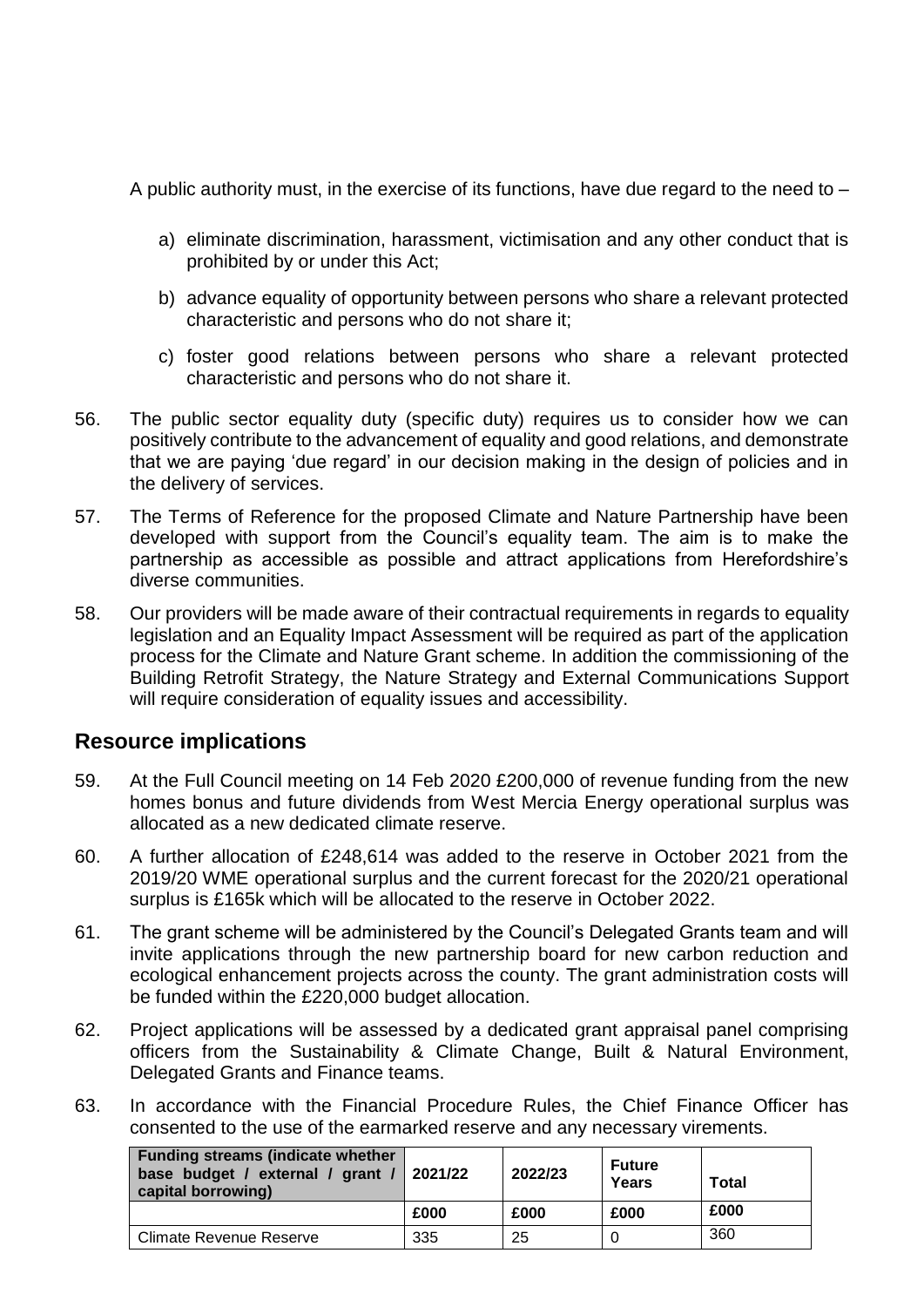| <b>TOTAL</b> | $\sim$<br>ააა | つに<br>2J | 360 |
|--------------|---------------|----------|-----|
|              |               |          |     |

| Revenue or Capital cost of project (indicate<br>$R$ or $C$ ) | 2021/22 | <b>Future</b><br>Years | Total |
|--------------------------------------------------------------|---------|------------------------|-------|
|                                                              | £000    | £000                   | £000  |
| Climate & Nature Grant Scheme (R or C)                       | 200     | $\Omega$               | 200   |
| Climate & Nature Grant Scheme administration<br>(R)          | 20      | 0                      | 20    |
| Nature Strategy (R)                                          | 40      | $\Omega$               | 40    |
| Dedicated communications support (R)                         | 25      | 25                     | 50    |
| Building Retrofit Strategy and options appraisal             | 50      | $\Omega$               | 50    |
| <b>TOTAL</b>                                                 | 335     | 25                     | 360   |

# **Legal implications**

- 64. The partnership will be set up in accordance with the terms of reference at Appendix 2 as a non legal entity overseen by the Climate and Nature Partnership Board.
- 65. There are no specific legal issues arising from this report which need to be brought to the attention of the Cabinet.

# **Risk management**

| <b>Risk/opportunity</b>                                                                                                                                                                                                                          | <b>Mitigation</b>                                                                                                                                                                                                                                                                                                                      |
|--------------------------------------------------------------------------------------------------------------------------------------------------------------------------------------------------------------------------------------------------|----------------------------------------------------------------------------------------------------------------------------------------------------------------------------------------------------------------------------------------------------------------------------------------------------------------------------------------|
| Reputation (both risk and opportunity) –<br>There is a reputational risk of not<br>establishing a new countywide<br>partnership as set out in the County Plan                                                                                    | This proposal seeks to establish<br>this<br>partnership and considers<br>the<br>recommendation from<br>the<br>Climate<br>Emergency Task & Finish Group of<br><b>General Scrutiny Committee.</b>                                                                                                                                        |
|                                                                                                                                                                                                                                                  | The development of the new partnership<br>will support the Council's commitment for<br>Herefordshire to<br>become<br>net-zero<br>carbon by 2030.                                                                                                                                                                                       |
| Climate Partnership - Resources (risk) -<br>Without the allocation of additional<br>resources there is a risk that the<br>partnership will be ineffective and unable<br>lead a successful reduction<br>in.<br>t٥<br>countywide carbon emissions. | This proposal seeks to resource enable<br>countywide activity on carbon reduction<br>and biodiversity enhancement through<br>the creation of the new grant scheme.<br>This will enable the partnership to<br>projects, research<br>undertake<br>and<br>simulate further carbon reduction and<br>biodiversity action across the County. |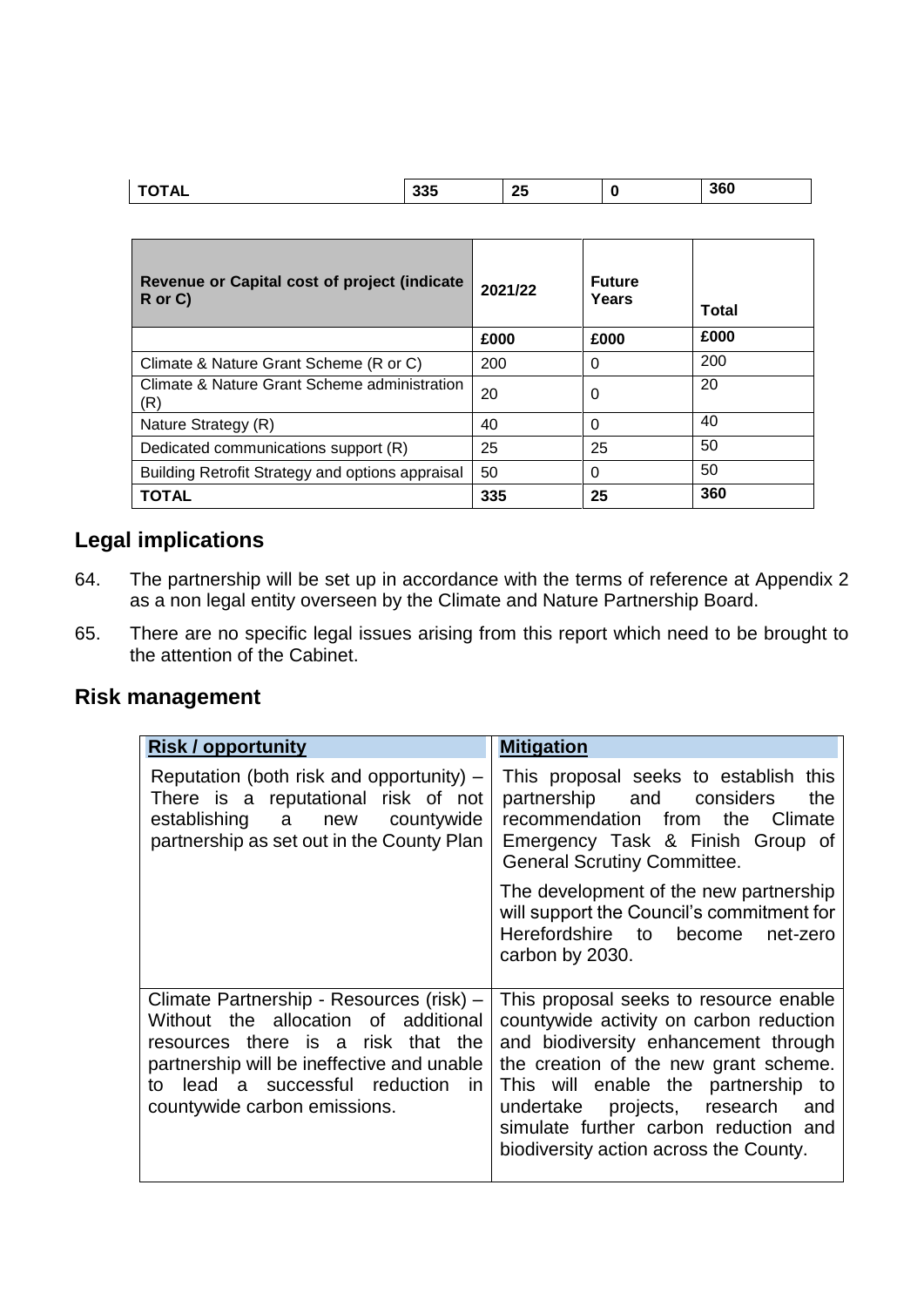| <b>Risk / opportunity</b>                                                                                                                                                                                                                                                                                                                                             | <b>Mitigation</b>                                                                                                                                                                                                                                                    |
|-----------------------------------------------------------------------------------------------------------------------------------------------------------------------------------------------------------------------------------------------------------------------------------------------------------------------------------------------------------------------|----------------------------------------------------------------------------------------------------------------------------------------------------------------------------------------------------------------------------------------------------------------------|
| Communications Support - Without the<br>allocation<br>proposed<br>of<br>dedicated<br>communications support to promote and<br>engage residents there is a risk that the<br>partnership is unable to successfully<br>engage with all residents. This would<br>negatively impact the Council's ability to<br>deliver the Climate & Ecological<br>Emergency commitments. | Dedicated communications support is<br>proposed within the recommendations                                                                                                                                                                                           |
| Nature Strategy - Delay in legislation and<br>guidance/ delivery of national Nature<br>Strategy.                                                                                                                                                                                                                                                                      | The council may need to delay the<br>delivery of its final version of its own<br>Nature Strategy to ensure it fully aligns<br>with national guidance coming forward.                                                                                                 |
| Nature Strategy - Delay in required data<br>collection and involvement of volunteers<br>for survey work due to Covid -19                                                                                                                                                                                                                                              | The council will seek to ensure the<br>provision of up to date data where<br>possible. Given the indefinite timescales<br>of restrictions around Covid-19 it is<br>recommended that the report will be<br>progressed and<br>updated as<br>data<br>becomes available. |
| Project Management Support - The<br>allocation<br>of<br>additional<br>dedicated<br>Delivery Director will accelerate the<br>successful delivery of the numerous<br>climate and nature projects within the<br><b>County Plan</b>                                                                                                                                       | Dedicated Delivery Director is proposed<br>within the recommendations                                                                                                                                                                                                |

### **Consultees**

- 66. Political groups were consulted, the Ward Member for Central Ward made the following suggestion:
	- a) Could we extend the objective on the grant scheme slightly to include provision for awards, so 'Establish a Climate and Nature grant and award scheme'.
	- b) No further suggestions were received.
	- c) No objections were received.
- 67. This proposed Climate & Nature Partnership has been developed in partnership with the Climate and Ecological Emergency Steering Group which includes a range of key stakeholders including the Local Nature Partnership, Herefordshire Green Network and other community organisations.
- 68. The development of the proposed Nature Strategy will be developed in consultation across the Council, in conjunction with our public realm partner Balfour Beatty Living